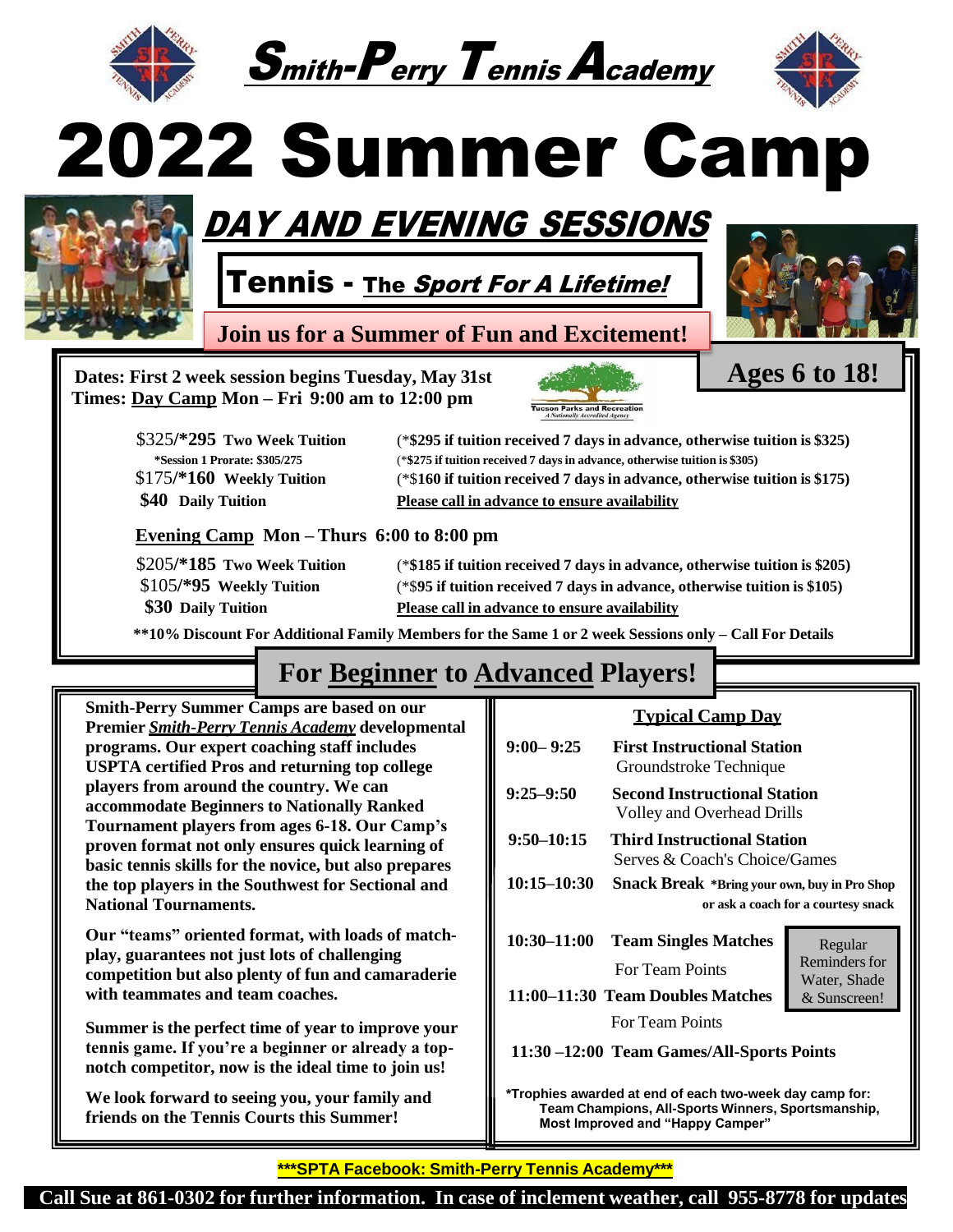### **2022 SPTA Summer Camp Application**

| Name               |                           | Address                                                                                                                                                                                         |                                      |
|--------------------|---------------------------|-------------------------------------------------------------------------------------------------------------------------------------------------------------------------------------------------|--------------------------------------|
| Zip E-mail Address |                           |                                                                                                                                                                                                 |                                      |
|                    | Age Birth date / / School |                                                                                                                                                                                                 | Male / Female (circle)               |
|                    | Player Level Phone(Cell)  |                                                                                                                                                                                                 | (Cell)                               |
| DAY:               |                           | $\Box$ Session 1 – May 31 to June 10 $\Box$ Session 2 - June 13 to June 24 $\Box$ Session 3 - June 27 to July 8<br>$\Box$ Session 4 - July 11 to July 22 $\Box$ Session 5 - July 25 to August 5 |                                      |
| EVENING:           |                           | $\Box$ Session 1 – May 31 to June 9 $\Box$ Session 2 - June 13 to June 23<br>$\Box$ Session 4 - July 11 to July 21 $\Box$ Session 5 - July 25 to August 4                                       | $\Box$ Session 3 - June 27 to July 7 |

#### **Day Camp Mon – Fri 9:00 am to 12:00 pm**

| \$325/*295 Two Week Tuition          | (*\$295 if tuition received 7 days in advance, otherwise tuition is \$325) |
|--------------------------------------|----------------------------------------------------------------------------|
| <i>*Session 1 Prorate: \$305/275</i> | (*\$275 if tuition received 7 days in advance, otherwise tuition is \$305) |
| $$175/*160$ Weekly Tuition           | (*\$160 if tuition received 7 days in advance, otherwise tuition is \$175) |
| \$40 Daily Tuition                   | Please call in advance to ensure availability                              |
|                                      |                                                                            |

#### **Evening Camp Mon – Thurs 6:00 to 8:00 pm**

| $$205/*185$ Two Week Tuition | (*\$185 if tuition received 7 days in advance, otherwise tuition is \$205) |
|------------------------------|----------------------------------------------------------------------------|
| $$105/*95$ Weekly Tuition    | (*\$95 if tuition received 7 days in advance, otherwise tuition is \$105)  |
| \$30 Daily Tuition           | Please call in advance to ensure availability                              |

\*\*10% Discount For Additional Family Members for the Same 1 or 2 week Sessions only - Call For Details



## **Total Amount Enclosed \$** Check / Cash / Credit Card (circle) **Make Checks Payable toRST** Card Holder's Name Billing Address Zip Zip Visa / MC $#$ Expiration Date / Security Code (3-4 digit #)

**Email application to: [SPTA@reffkintenniscenter.com.](about:blank) Or SPTA, 50 S. Alvernon Way, Tucson 85711**